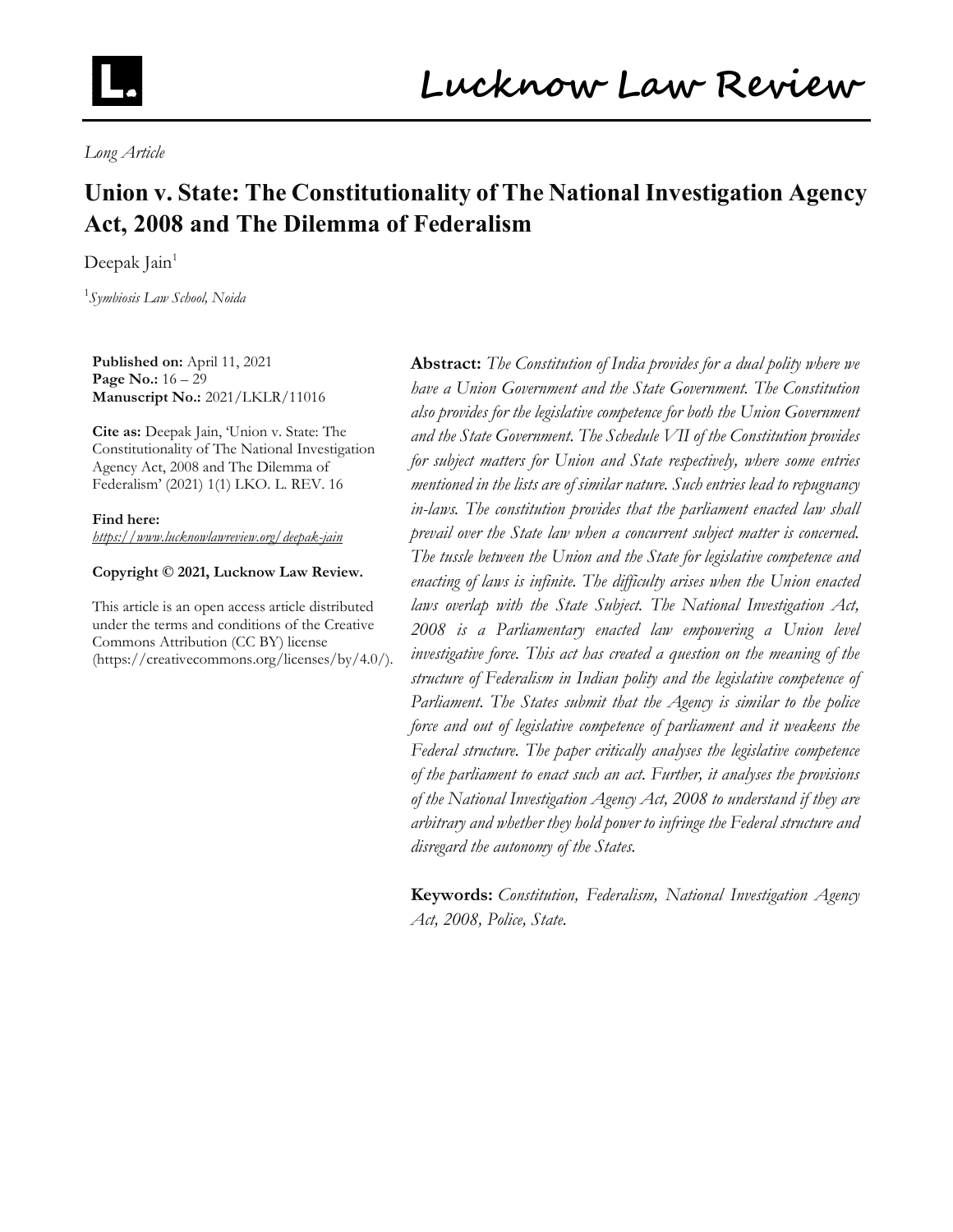#### **Introduction**

The Indian constitution accommodates both the features of Unitary constitution as well as the Federal Constitution.<sup>1</sup> The Union list, State List and the Concurrent List mentioned in the schedule VII of the Indian Constitution signify that Indian Democracy is Federal,<sup>2</sup> where the Union and States have predetermined subject matters with a concurrent list that symbolises the Federal structure. A tussle is witnessed often between the Union and the States relating to the scope of legislative powers between the two. In Indian Democracy the power is inclined towards the Union.<sup>3</sup> A frictionless functioning of the System is possible when the Union respects the sovereignty of the States. The attempt of the Union Government to act out of their scope of legislative competence and entering into the legislative sphere has always resulted in chaos. The Constitution allows the Union to make laws under the Union List and concurrent list of schedules VII and in case of a repugnancy between Union law and State law, the former shall prevail. The question arises that to what extent the Union can make law under the Union list and Concurrent list. Does the Union have the power to make a law Under List I and III that trespasses a State List subject in its entirety?

After the attacks of 26/11 on the city of Mumbai, the entire country was struck with fear. In 2008 the National Investigation Agency Act was introduced by the then Home Minister Mr P. Chidambaram to counter such terror-related activities; the bill was passed with minimal opposition.<sup>4</sup> Since its inception, the NIA has been under the scanner for its constitutional validity. The National Investigation Agency Act, 2008 is alleged to be unconstitutional as the investigation of offences is under the purview of the Police that is an exclusive State subject under List II of

<sup>&</sup>lt;sup>1</sup> Shreya, Quasi-Federal Nature of Indian Constitution, LEGAL SERVICES INDIA,

http://www.legalservicesindia.com/article/2245/Quasi-Federal-Nature-of-Indian-Constitution.html (last visited July 7, 2020).

<sup>&</sup>lt;sup>2</sup> Abdul Khader Kunju S, Explainer: Here's How Handing Over UAPA Cases to NIA Affects the Federal System, THE WIRE (Jan. 20, 2020), https://thewire.in/government/uapa-nia-act-centre-state.

<sup>&</sup>lt;sup>3</sup> Uzzair, Federalism under the Indian Constitution - Meaning and Features, IPLEADERS (Feb. 6, 2016), https://blog.ipleaders.in/what-is-federalism/.

<sup>4</sup> Explained desk, Explained: What is National Investigation Agency Act, and why is Chhattisgarh challenging it?, INDIAN EXPRESS ( Jan. 17, 2020, 1:36 pm), https://indianexpress.com/article/explained/explained-what-is-the-niaact-and-why-is-chhattisgarh-challenging-it-6219106/.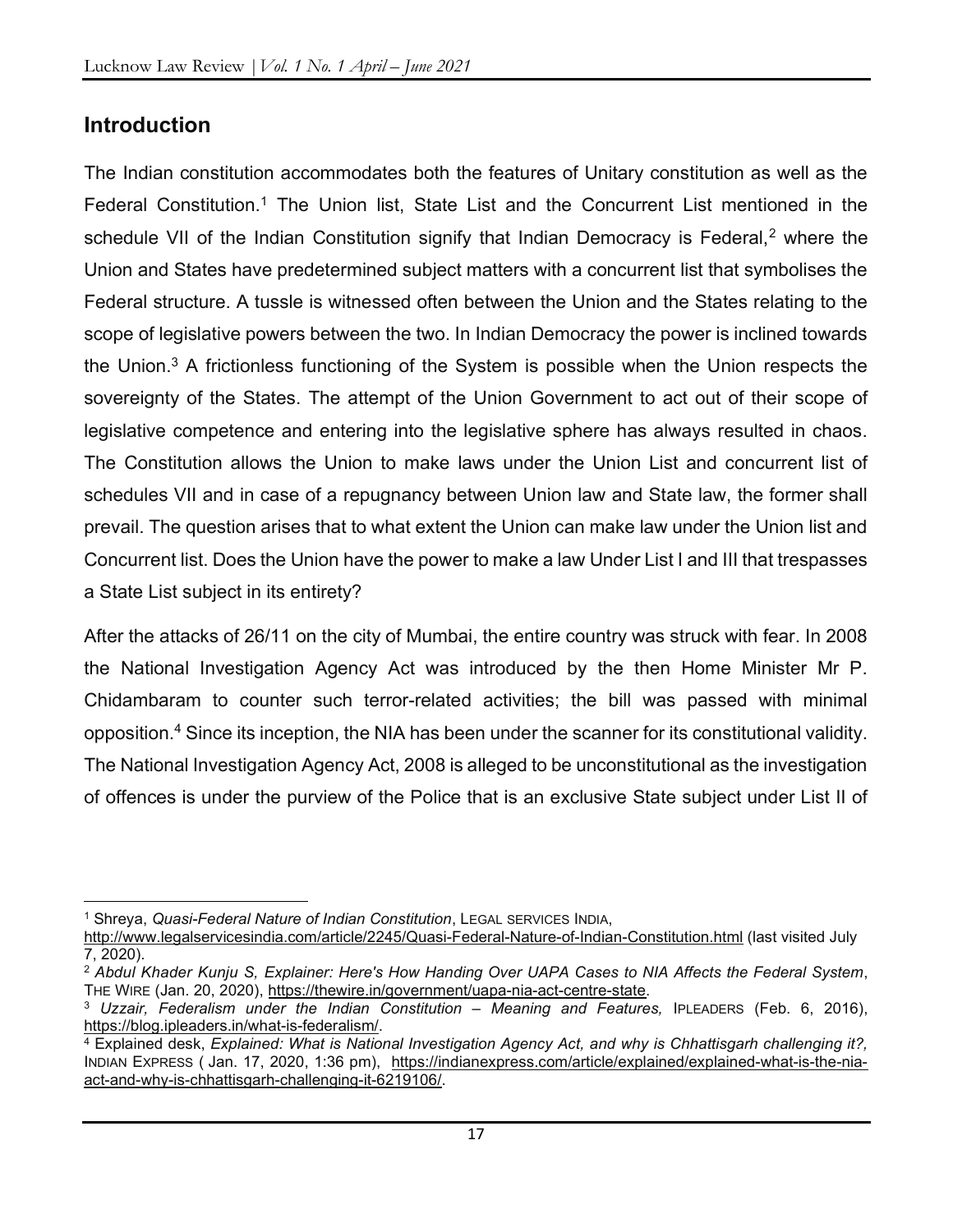VIIth Schedule. Also, the provisions of the NIA Act are arbitrary in nature and they violate the Federal structure and destroy the autonomy and sovereignty of the States.

#### Enactment of the National Investigation Agency Act, 2008

On 26<sup>th</sup> November 2008, India witnessed one of the deadliest attacks on the country.<sup>5</sup> In response to the attacks, the Government amended the Unlawful Activities Prevention Act 1967 and enacted the National Investigation Agency Act 2008.<sup>6</sup> The amendment to the law helped in giving more and wide power to investigate terrorist activities.<sup>7</sup> The NIA Act enabled the agency to prosecute in the entire country without asking for permission from any state governments.<sup>8</sup> The NIA in India is similar to the FBI (Federal Bureau of Investigation) of the United States and holds more power than CBI.<sup>9</sup> The NIA Act enabled the agency to prosecute under the following acts:

"1. The Atomic Energy Act, 1962.

2. The Unlawful Activities (Prevention) Act, 1967.

3. The Anti-Hijacking Act, 1982.

4. The Suppression of Unlawful Acts against Safety of Civil Aviation Act, 1982.

5. The SAARC Convention (Suppression of Terrorism) Act, 1993.

6. The Suppression of Unlawful Acts against Safety of Maritime Navigation and Fixed Platforms on Continental Shelf Act, 2002.

7. The Weapons of Mass Destruction and Their Delivery Systems (Prohibition of Unlawful Activities) Act, 2005.

8. Offences under:

<sup>5</sup> Sarita Azad and Arvind Gupta, A Quantitative Assessment on 26/11 Mumbai Attack using Social Network Analysis, 2 Journal of Terrorism Research 4 (2011).

 $^6$  Paresh Bihari Lal, The New Indian Anti-Terror: Distinguishing Myth and Reality, 2 GNLU L. Rev. 114 (2010). 7 Id.

 $^8$  Surabhi Chopra, National Security Laws in India: The Unraveling of Constitutional Constraints, 17 Or. Rev. Int'l L. 1 (2015).

<sup>&</sup>lt;sup>9</sup> Supra note 4.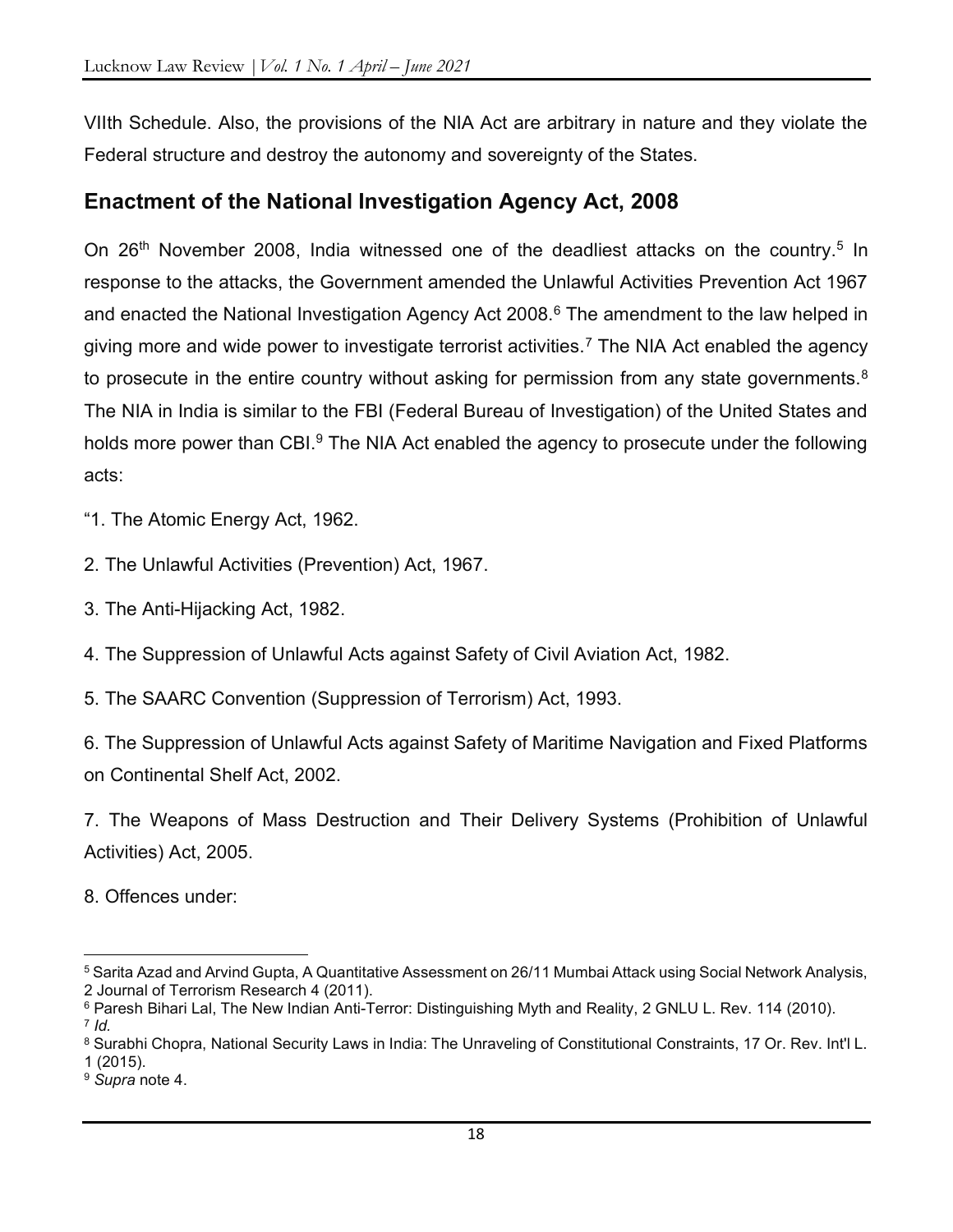(a) Chapter VI of the Indian Penal Code, 1860 [Sections 121 to 130 (both inclusive).

(b) Sections 489-A to 489-E (both inclusive) of the Indian Penal Code (45 of 1860)."<sup>10</sup>

### Amendment (2019) of National Investigation Agency Act, 2008

The amendment in 2019 to the NIA Act provides that special courts will be formed to prosecute offences such as UAPA etc.<sup>11</sup> It allows the NIA to designate sessions Court as special courts for NIA proceedings.<sup>12</sup> After the 2019 amendment, the NIA's jurisdiction of crimes was also increased.<sup>13</sup> Now they can also investigate matters under.

"(i) human trafficking, (ii) offences related to counterfeit currency or banknotes, (iii) manufacture or sale of prohibited arms, (iv) cyber-terrorism, and (v) offences under the Explosive Substances Act, 1908."<sup>14</sup>

Also, now the NIA officers have the power to investigate crime outside the Indian Territory as well but subject to international treaties and conventions.<sup>15</sup>

# Constitutionality Challenge of National Investigation Agency Act, 2008

In 2012 a Criminal Writ Petition was filed before the Hon'ble Bombay High Court in which the constitutionality of the National Investigation Agency Act 2008 came in question.<sup>16</sup> The Division bench in Pragya Singh Chandra Pal Singh Thakur v. National Investigation Agency<sup>17</sup> decided the constitutionality of the National Investigation Agency Act on October 11<sup>th</sup>, 2013.

<sup>&</sup>lt;sup>10</sup> Anurag Deep and Fawaz Shaheen, National Investigation Act 2008: Constitutionality, Desirability and Feasibility, 23 ALJ 174 (2015).

<sup>11</sup> Supra note 4.

<sup>12</sup> §22, National Investigation Agency Act, 2008, No. 34 of 2008, INDIA CODE (2008).

<sup>&</sup>lt;sup>13</sup> Hemant Singh, The National Investigation Agency (NIA): Establishment and Functions, JAGRAN JOSH (May. 29, 2020 5:42 PM), https://www.jagranjosh.com/general-knowledge/nia-amendment-bill-1564041643-1.

The National Investigation Agency (Amendment) Bill, 2019, PRS LEGISLATIVE RESEARCH, https://www.prsindia.org/billtrack/national-investigation-agency-amendment-bill-2019 (last visited May 3, 2020).  $15$  *Id.* 

<sup>16</sup> Criminal Writ Petition No.4049 of 2012.

<sup>17</sup> Pragya Singh Chandra Pal Singh Thakur v. National Investigation Agency, 2013 SCC OnLine Bom 1354.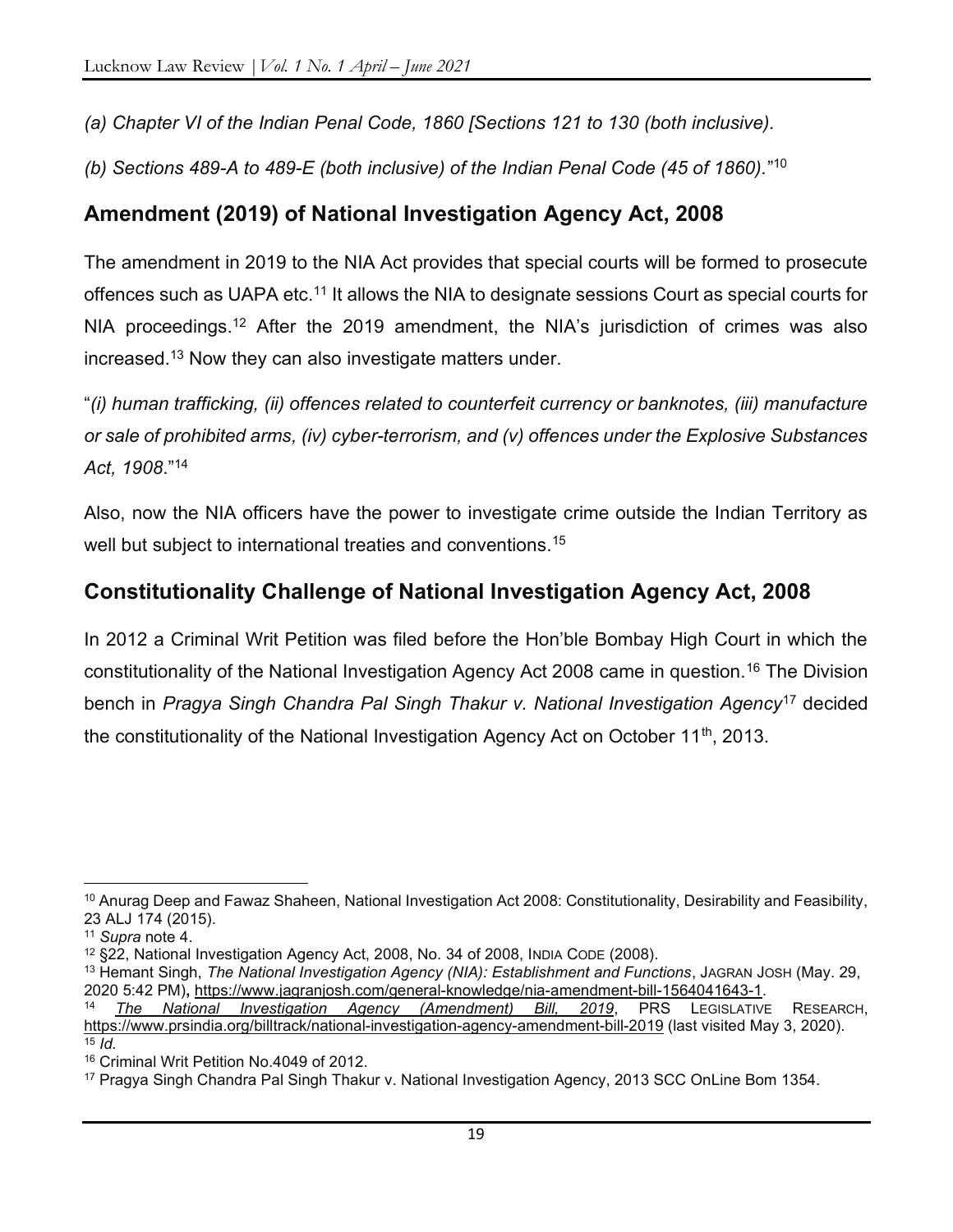It was stated that the Parliament does not encompass the competence to enact such an Act, because police is a subject matter of the state as per the VIIth schedule, list two, entry two and the NIA Act makes a police force at the national level and totally encroaches upon such power of the state.<sup>18</sup> The NIA Act was passed without any dissent in Parliament due to the attacks of 2008.<sup>19</sup> The law is well settled that the transfer of cases for certain offences from one agency to another is by powers of the Hon'ble High Court under Article 226 and 227 or by the inherent power of the Hon'ble Supreme Court, the section 6 of the NIA is ambiguous and abrogates the power of the courts to transfer cases.<sup>20</sup>

The NIA stated that the Agency does not encroach on police powers instead they are in place to make the law enforcement improved and better, the Union is responsible for the national safety and integrity of the nation and the NIA helps in tackling cross-border crimes with interstate and international origins.<sup>21</sup> Mr Setalvad, the Additional Solicitor General for India appearing on behalf of National investigation Authority stated that the Union government is responsible for the sovereignty, security and integrity of the nation and the NIA helps in investigation of all such offences that affect the foreign relations, international treaties, conventions etc.<sup>22</sup> The NIA investigates scheduled offences that have Pan-India repercussions since the State police machinery cannot investigate such matters with given jurisdiction and resources, the claim of encroachment of power of state list is erroneous.<sup>23</sup> Also, the National Investigation Agency falls under entry 1, 10, 14 of the union list and entry 8 of the same list can be referred.<sup>24</sup>

The court was of the view that if entry 8 of the List I can enable the Parliament to set up a Central Bureau of Investigation, then it does not restrict to enact a National level Investigation Agency to investigate and prosecute offences affecting national sovereignty and security and it is not similar to setting up a police force.<sup>25</sup> The Court held "it is by now well settled those various entries

 $18$  *Id.* at para 14.

<sup>&</sup>lt;sup>19</sup> Supra note 17 at para 16.

<sup>20</sup> Supra note 17 at para 18.

<sup>&</sup>lt;sup>21</sup> Supra note 17 at para 22.

<sup>22</sup> Supra note 17 at para 47.

 $23$  *Id.* 

 $24$  Id.

<sup>&</sup>lt;sup>25</sup> Supra note 17 at para 80.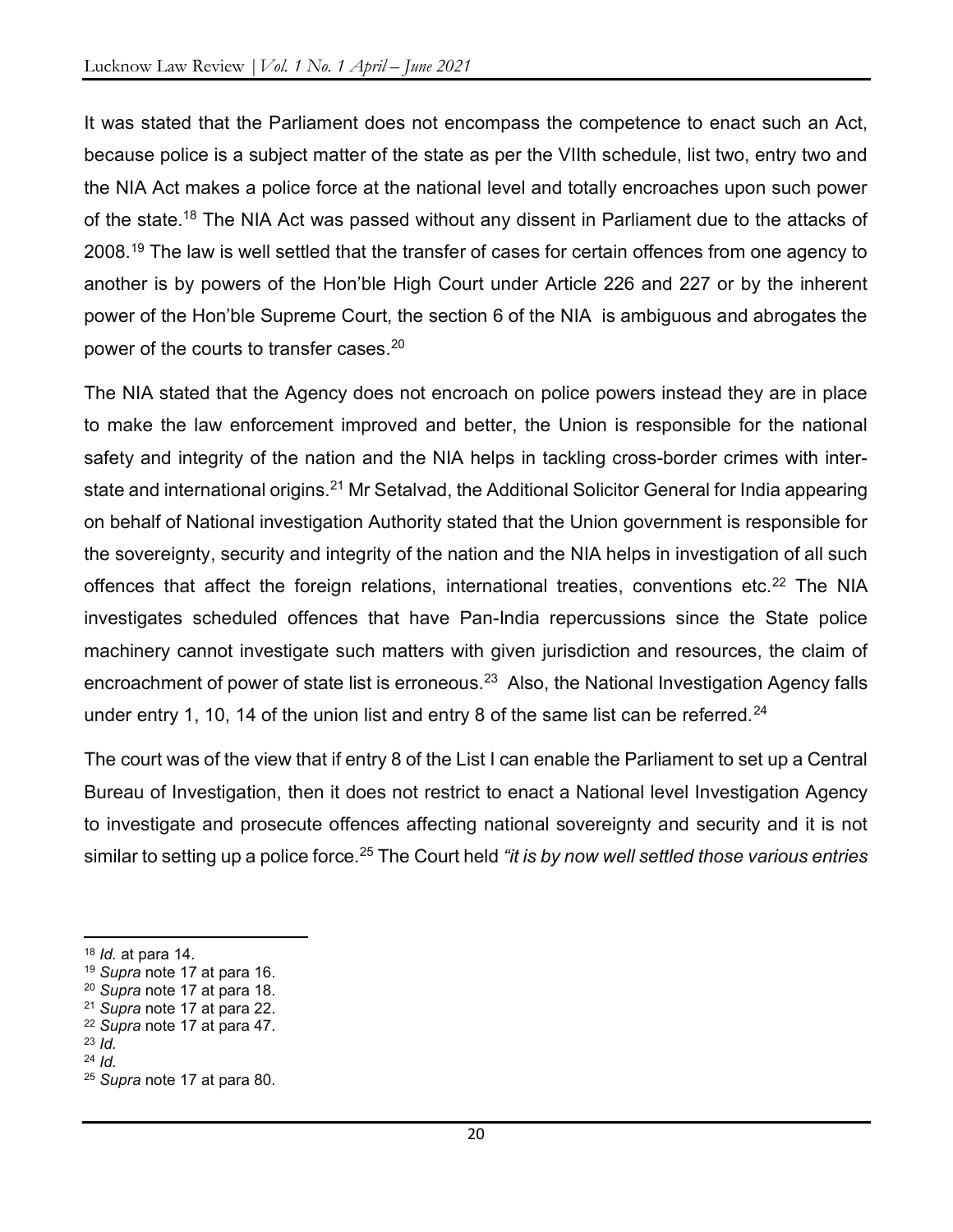in three lists are not powers of legislation but fields of legislation."<sup>26</sup> The legislative power is given by Article 246<sup>27</sup> of the Constitution and the language of the entries must be read in the widest of amplitude.<sup>28</sup> The parliament has the power to enact laws in relation to police force of the union territories, then the parliament cannot be said to be incompetent to make laws in respect to NIA that also when the NIA can investigate only matters scheduled in the NIA Act.<sup>29</sup> The entries in the list are worded widely enough and to hold that Parliament is incompetent to enact NIA Act is unduly restricting the power of the Parliament.<sup>30</sup> After the application of Pith and Substance Doctrine to find the true nature of law, the NIA does not create a new offence and is responsible to prosecute offences made by Parliament referable to entries of List  $I^{31}$  Hence the NIA falls under Entry II of List III that is the criminal procedure after Doctrine of Pith and Substance is applied.<sup>32</sup> When the Parliament can create offences by virtue of the List then the Parliament is duly competent to make an agency to investigate and prosecute such offences.<sup>33</sup>

The Division Bench of the Hon'ble High Court of Bombay upheld the constitutionality of National Investigation Agency Act, 2008 and held that by Virtue of entries given in List I & List III the Parliament is competent to create such an investigative Agency. It is also well settled that the Parliament can enact a statute on basis of several Entries of the Lists.<sup>34</sup>

In December 2019, the state of Chhattisgarh filed a plaint under Article 131 of the Constitution<sup>35</sup> claiming that the Parliament lacks the competence of enacting the National Investigation Agency Act, 2008. The powers are given to the defendants i.e., the NIA is arbitrary and uncontrolled.

"The NIA Act leaves no room for coordination or obtain consent from the State government before the Central agency takes over the investigation, the plaintiff further highlights. Such a

 $30$  Id.

<sup>26</sup> Supra note 17 at para 89.

<sup>27</sup> INDIA CONST. art. 246.

<sup>28</sup> Supra note 17 at para 89.

 $29$  Supra note 17 at para 90.

<sup>&</sup>lt;sup>31</sup> Supra note 17 at para 92.

 $32$  Id.

 $33$  Id.

<sup>34</sup> Supra note 17 at para 91.

<sup>35</sup> INDIA CONST. art. 131.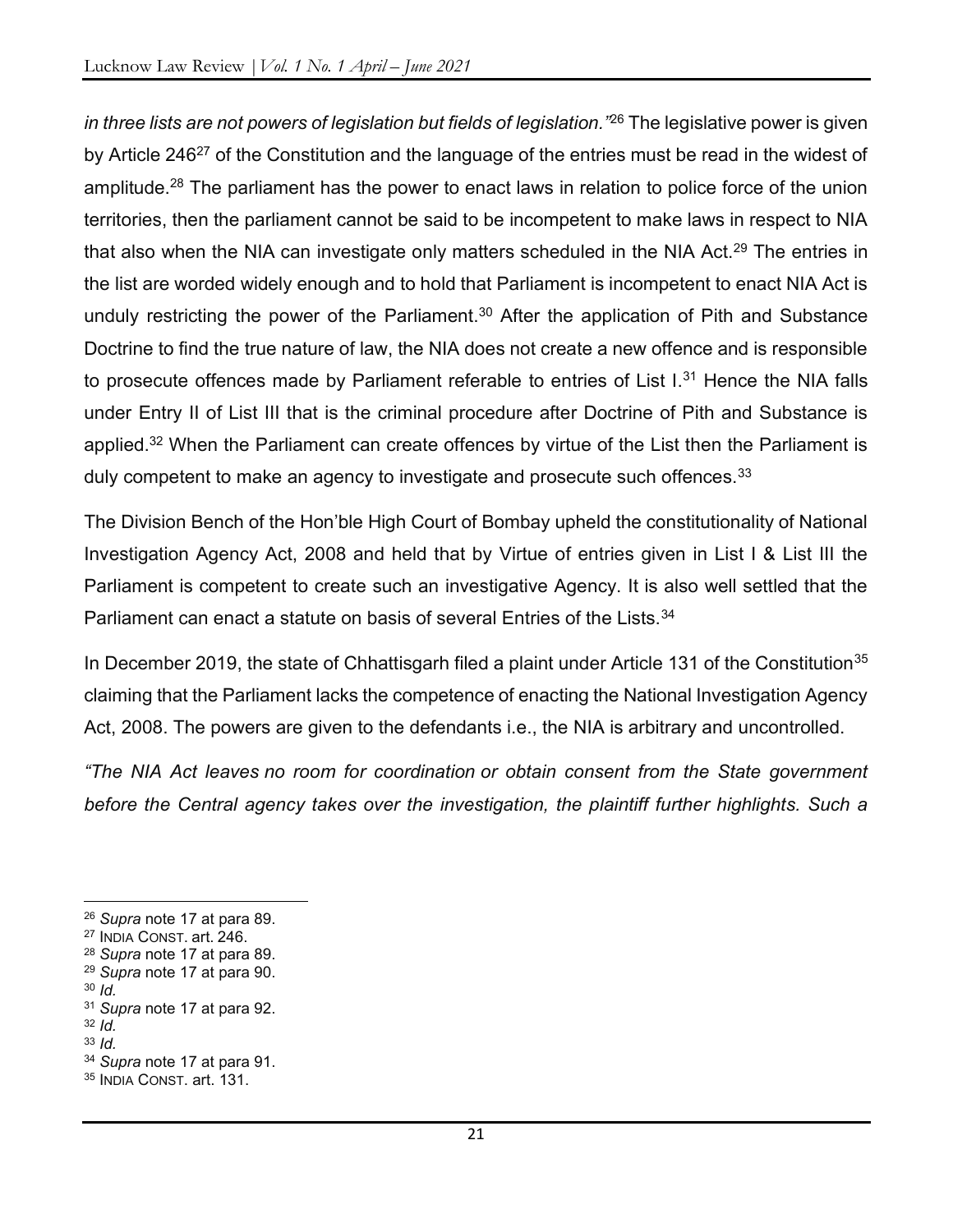scheme of things, "clearly repudiates the idea of state sovereignty as envisaged under the Constitution of India"." <sup>36</sup>

The plaintiff stated that the NIA is ultra vires as well as against the Federal spirit where both state and Centre are independent and respect each other's jurisdiction as per the constitution.

The plaintiff has prayed before the Hon'ble Supreme Court to declare the National Investigation Agency Act, 2008 unconstitutional or declare the Sections 6, 7, 8 & 10 of the National Investigation Agency Act, 2008 as ultra vires to the Constitution of India.

#### National Investigation Agency Act, 2008 and State Consent

Section 6 of the NIA Act empowers the Union Government to ask the Agency to investigate scheduled offences if the Government seems fit. This means that the Union Government doesn't require for permission or consent from any State before the NIA starts investigation in the territory of the state, and therefore the Union can ask the NIA to investigate matters that are even remotely related to the scheduled offences. The NIA need not even consult with the State Government unlike the Narcotic Drugs and Psychotropic Substances Act, 1985 where Section 53 provides for "after consultation with the state governments"<sup>37</sup> or the Delhi Special Police Establishment Act, 1946 i.e., Central Bureau of Investigation (CBI) where section 6<sup>38</sup> clearly demands the consent of the State Government for any investigation.

Assuming the competence of the Parliament in enacting such an Act, the Section 6 and 8 of the NIA Act leaves a colossal space for the Central Government to act arbitrarily in the territory of any State that destroys the very essence of Federalism and Democracy. The Hon'ble Supreme Court has held that Federalism is the part of the basic structure of the Indian Constitution.<sup>39</sup> Further the Suo Moto cognisance power given to the Union government<sup>40</sup> allows the centre to initiate proceedings against anyone in the State is arbitrary. This may allow the central

<sup>36</sup> Meera Emmanuel, Breaking: State of Chhattisgarh files plaint challenging constitutionality of NIA [Read Plaint], BAR AND BENCH (Jan. 15, 2020, 1:52 PM), https://www.barandbench.com/news/litigation/breaking-state-ofchhattisgarh-files-plaint-challenging-constitutionality-of-nia-read-plaint.

<sup>37</sup> §53, Narcotic Drugs and Psychotropic Substances Act, 1985, No. 61 of 1985, INDIA CODE (1985).

<sup>38 §6,</sup> Delhi Special Police Establishment Act, 1946, No. 25 of 1946, INDIA CODE (1946).

<sup>39</sup> S. R. Bommai and Ors. v. Union of India and Ors, (1994) 3 SCC 1.

<sup>40</sup> §6(5), National Investigation Agency Act, 2008, No. 34 of 2008, INDIA CODE (2008).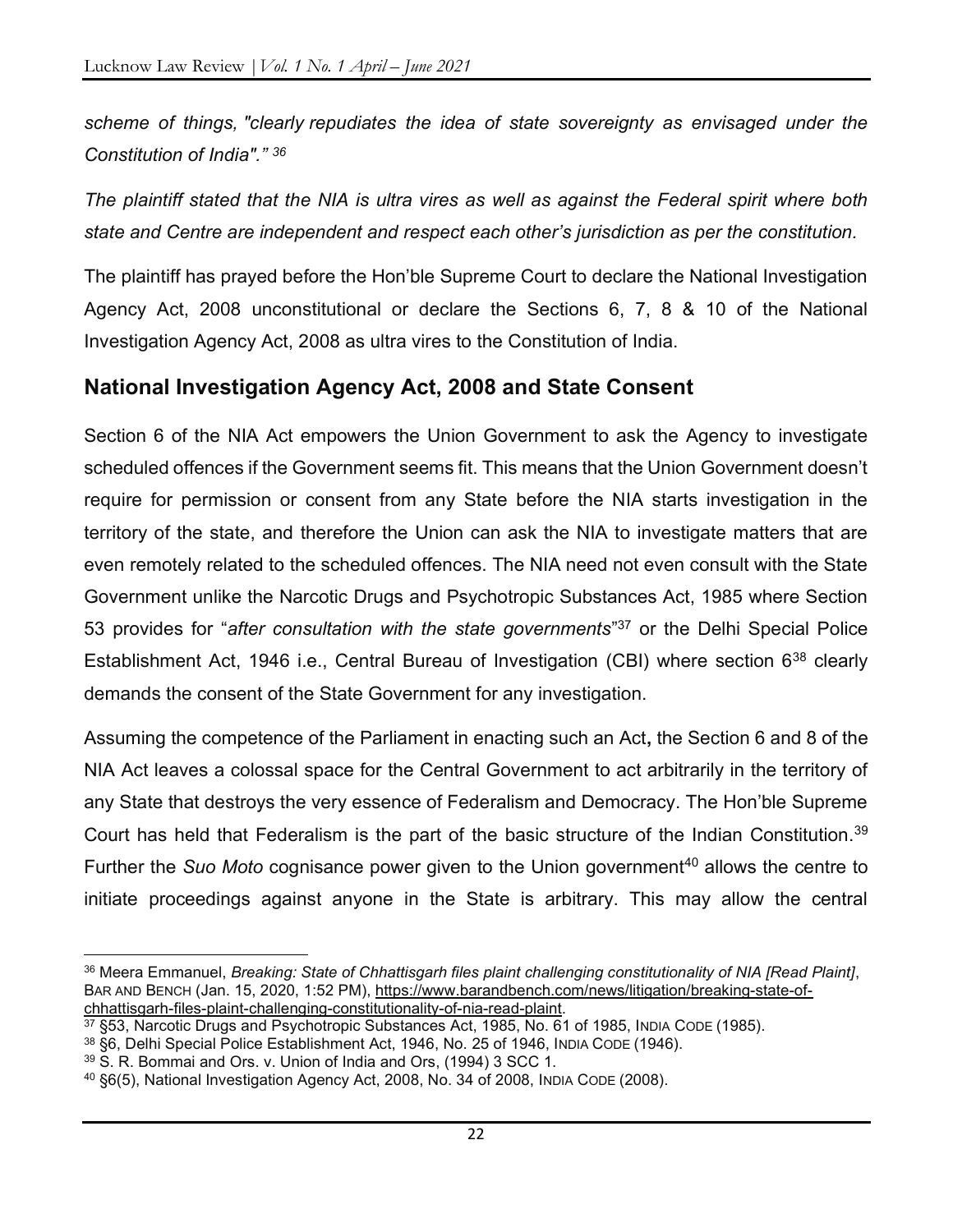Government to act malefice against anyone whose offence may actually be a part of the Indian Penal Code and not a scheduled offence under the NIA Act and responsibility of the State Police Officials. Taking reference to the Unlawful Activities (Prevention) Act, 1967, the act after the 2019 amendment provides that an individual involved in any unlawful activity can be declared as a terrorist. This creates a possibility that where an offence committed by a person falls under the Penal Code, the Centre may act upon it and through the garb of NIA and the UA(P)A and the person is prosecuted. This snatches away the police power, which is arbitrary, and also destructs the meaning of Federalism.

The NIA Act provides that the Agency will investigate scheduled offences under the said Act but, if there are any connected offences with the scheduled offence then the Agency can investigate the other offences as well.<sup>41</sup> Therefore, the NIA can take over the charge from the Police officer under Section 6<sup>42</sup> of the NIA Act and then investigate offences outside the Act under section 7 of the said Act.<sup>43</sup> Meaning that the NIA can overtake the investigating power from the Police and act as the police without the consent from the State despite the fact that both Public order and Police both are exclusive entries in the State list.

# National Investigation Agency and The Scheduled Offences

The National Investigation Agency Act, 2008 was brought with the intention to fight against terrorism and terror-related activities. The National Investigation Agency Act, 2008 contains chapter VI<sup>44</sup> in its entirety, Sections 370 and 370A of Chapter XVI, Sections 489-A to 489-E (both inclusive) of the Indian Penal Code. Also, section  $66F^{45}$  of the Information Technology Act, 2000 among other scheduled offences. The offences under the NIA Act shall be such offences that relate to terrorism in order to align with the objective with which the NIA Act was enacted.

<sup>41</sup> §8, National Investigation Agency Act, 2008, No. 34 of 2008, INDIA CODE (2008).

<sup>42</sup> §6, National Investigation Agency Act, 2008, No. 34 of 2008, INDIA CODE (2008).

<sup>43</sup> §7, National Investigation Agency Act, 2008, No. 34 of 2008, INDIA CODE (2008).

<sup>44</sup> PEN. CODE. 1860, (45 of 1860).

<sup>45</sup> § 66F, Information technology Act, 2000, No. 21 of 2000, INDIA CODE (2000).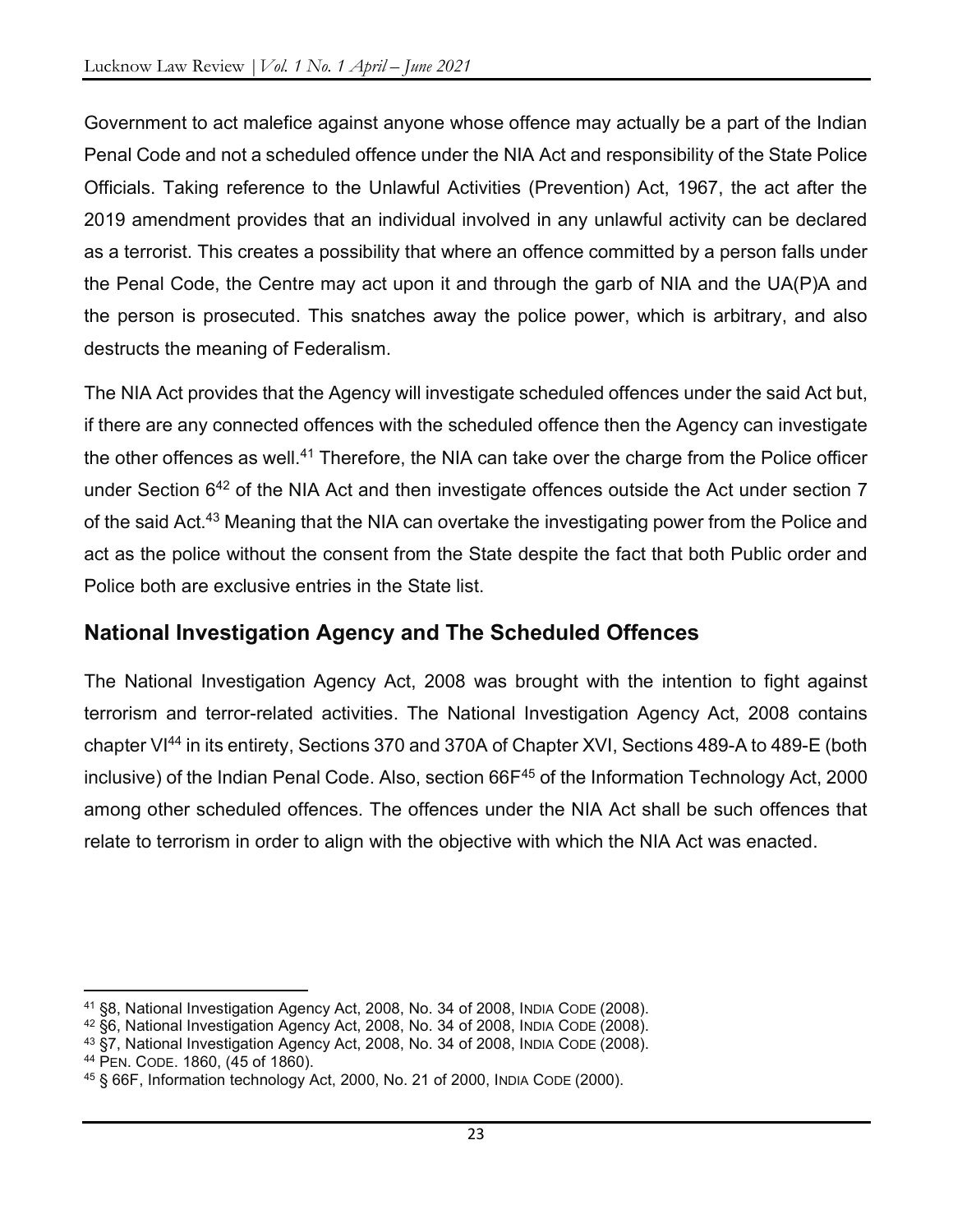As per Black's Law Dictionary, the definition of terrorism is:

"Act of terrorism" means an activity that involves a violent act or an act dangerous to human life that is a violation of the criminal laws of the United States or any other state...."<sup>46</sup>

As per the Oxford Dictionary, the definition of terrorism is:

"The use of violent action in order to achieve political aims or to force a government to act"<sup>47</sup>

Taking reference to chapter VI of the Penal Code that provides for offences committed against the state. The chapter now being under scheduled offences of the NIA Act may allow the Union to prosecute on personal bias. It is very commonly seen than there remains a political dispute between different political parties especially when the Union Government and the State Government are ruled by different parties respectively. Taking reference of the act of Sedition<sup>48</sup>, the offence being part of Chapter VI of IPC is prone to be misused as it allows the Central Government to act against any political person or ordinary citizen with bias, even if there is merely constructive criticism and not sedition on part of the accused. Sedition is when he accused wish to bring "hatred or contempt or excites or attempts to excite disaffection"<sup>49</sup>. An act of sedition must not be equated with an act of terrorism. And it must be the responsibility of the State and the police to prosecute for such offences.

Same as with the Information Technology Act, the respective offences under the said Act can be investigated by the cyber cell constituted by the respective states. Similarly, other Penal offences under the NIA Act that are under Scheduled offences are prone to exploitation such as counterfeiting of currency and other offences that should not be qualified as a terrorist activity.

The NIA Act overlaps the Penal Code that can lead to a lack of coordination between the National Investigation Agency and the Police force for the same offence or may even compromise the entire investigation. Furthermore, the NIA Act allows the NIA to take over investigations from the State; the takeover of investigations may have a dreadful impact on the ongoing investigation. Transfer of Investigations takes time, and this time can lead to comprise of the entire

<sup>46</sup> Black's law Dictionary, (6<sup>th</sup> ed. 1994).

<sup>&</sup>lt;sup>47</sup> Oxford English Dictionary, (8<sup>th</sup> ed. 2010).

<sup>48</sup> PEN. CODE. § 124A.

 $49$  Id.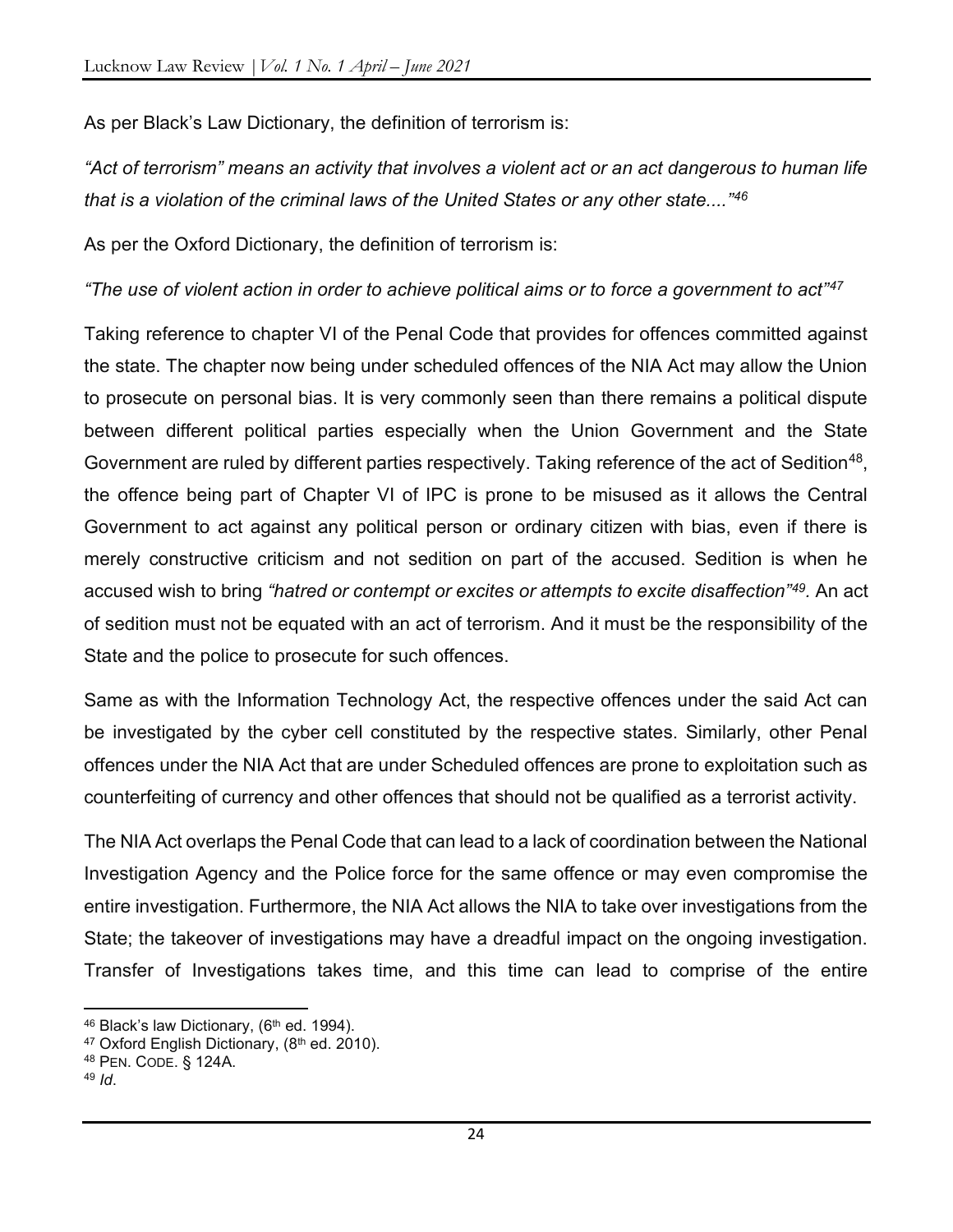proceedings, which may lead to failure of justice. Also, Section 156<sup>50</sup> of the Code of Criminal Procedure clearly provides that investigation of a cognisable offence will be done by "any officer in charge of a police station".

The section 2 clause (O) provides for the definition of officer in charge.

"(o) "officer-in-charge of a police station" includes, when the officer-in-charge of the police station is absent from the station-house or unable from illness or other cause to perform his duties, the police officer present at the station-house who is next in rank to such officer and is above the rank of a constable or, when the **State Government** so directs, any other police officer so present;"<sup>51</sup>

The definition of "officer in charge" is the same in code of 1898 and 1973 and specifically mentions that the State Government will direct the police ranking. The drafters of the Constitution must have in mind that Police will be a state subject and the code give a clear definition for "officer in charge" and let the state decide as to what the officer in charge means.

#### National Investigation Agency Act, 2008 and The Constitution

The validity of the National Investigation Agency, 2008 was upheld in Pragya Singh Chandra Pal Singh Thakur v. National Investigation Agency.<sup>52</sup> It is pertinent to note here that two questions arise. Firstly, whether the parliament has the competence to make such an investigation agency of a national level. Secondly, can the Union Government's Act snatch the investigating powers of the police with Section 6 and 8 of the NIA Act? To assess the powers of the Union Government in making such an Act, it is important to be familiar with the intent of the constitution-makers.

The Original entry to be mentioned in the Constitution was the Central Bureau of Intelligence $^{53}$ 

Dr B. R. Ambedkar said:

"The idea is this that at the Union office there should be a sort of Bureau which will collect all information with regard to any kind of crime that is being committed by people throughout the

<sup>50</sup> CODE CRIM. PROC. §156.

<sup>51</sup> CODE CRIM. PROC. §2, cl. o.

<sup>52</sup> Pragya Singh Chandra Pal Singh Thakur v. National Investigation Agency, 2013 SCC OnLine Bom 1354.

<sup>53</sup> Supra note 2.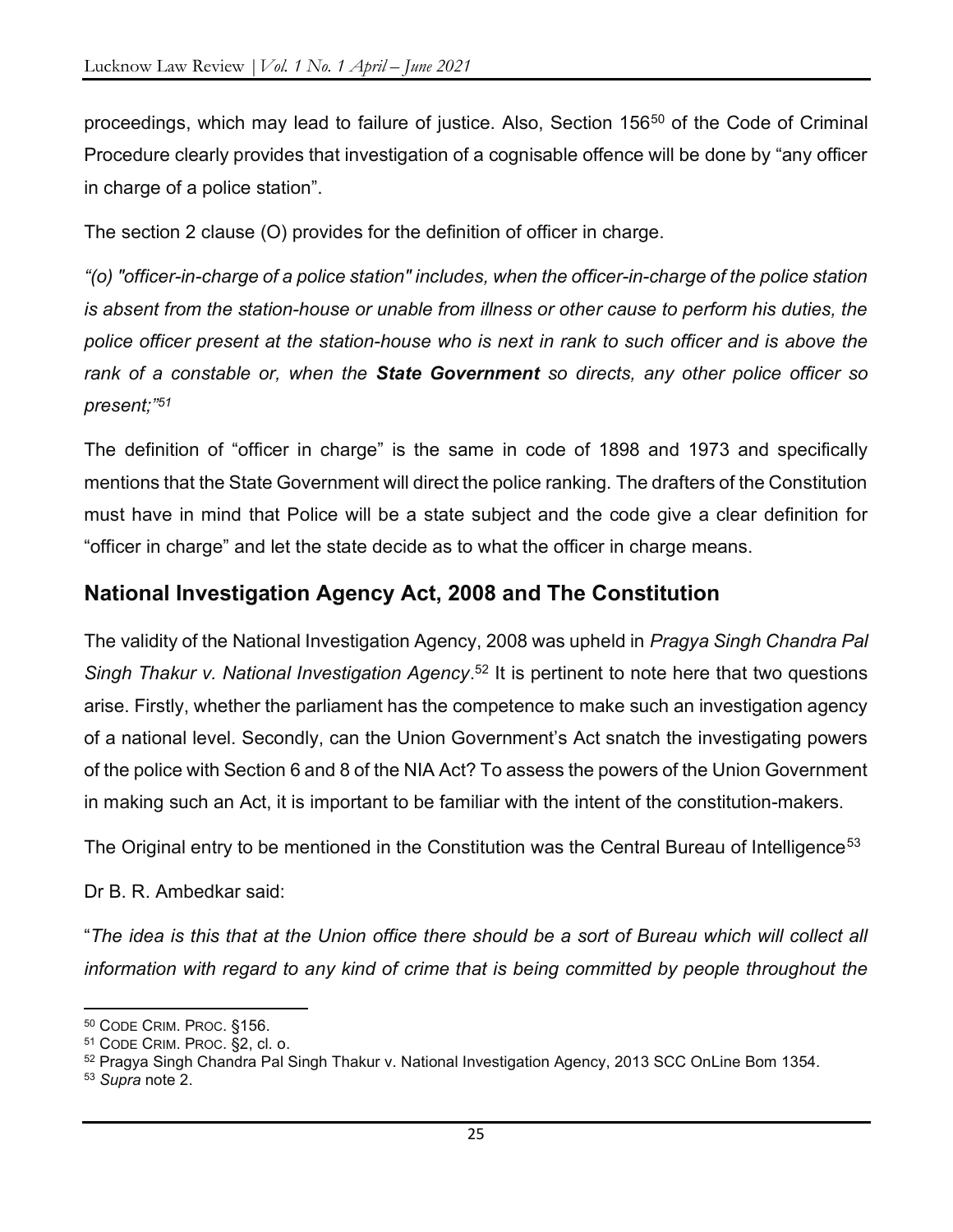territory of India and also make an investigation as to whether the information that has been supplied to them is correct or not and thereby be able to inform the Provincial Government as to what is going on in the different parts of' India so that they might themselves be in a position to exercise their Police powers in a much better manner than they might be able to do otherwise and in the absence of such information." 54

The constituent assembly made a call to remove the word Investigation from the entry.<sup>55</sup> To which Dr B. R. Ambedkar said:

"The point of the matter is the word "investigation" here does not permit and will not permit the making of an investigation into a crime because that' matter under the Criminal Procedure Code is left exclusively to a police officer. Police is exclusively a State subject; it has no place in the Union List. The word "investigation" therefore is intended to cover general enquiry for the purpose of finding out what is going on. This investigation is not investigation preparatory to the filing of a charge against an offender which only a police officer under the Criminal Procedure Code can do."<sup>56</sup>

The intention of the entry is crystal clear, the constitution-makers never intended to make an agency at the national level that would involve in the procedure of investigation or do prosecution of offenders. The schedule VII of the Constitution is a symbol of federalism in India. The Constitution makers intended that police must be an absolute state matter. Furthermore, Entry 8 of List 1 was only meant for the creation of an agency to collect and gather information from across the country and not investigate them on the field. The intention of the entry was never to create an agency as powerful and authoritative as the National Investigation Agency.

The Hon'ble High Court of Bombay in its Judgement of Pragya Singh Chandra Pal Singh Thakur v. National Investigation Agency<sup>57</sup> equated the NIA with CBI but failed to appreciate the fact that the CBI must require consent for any investigation from the respective state and the NIA does not. The Hon'ble Bombay High Court held that Entry II of the Concurrent List i.e., Criminal

 $54$  Id.

 $55$  *Id.* 

<sup>56</sup> K.N. Goyal, Federal Crimes, 44 Journal of ILI 167 (2002).

<sup>57</sup> 2013 SCC OnLine Bom 1354.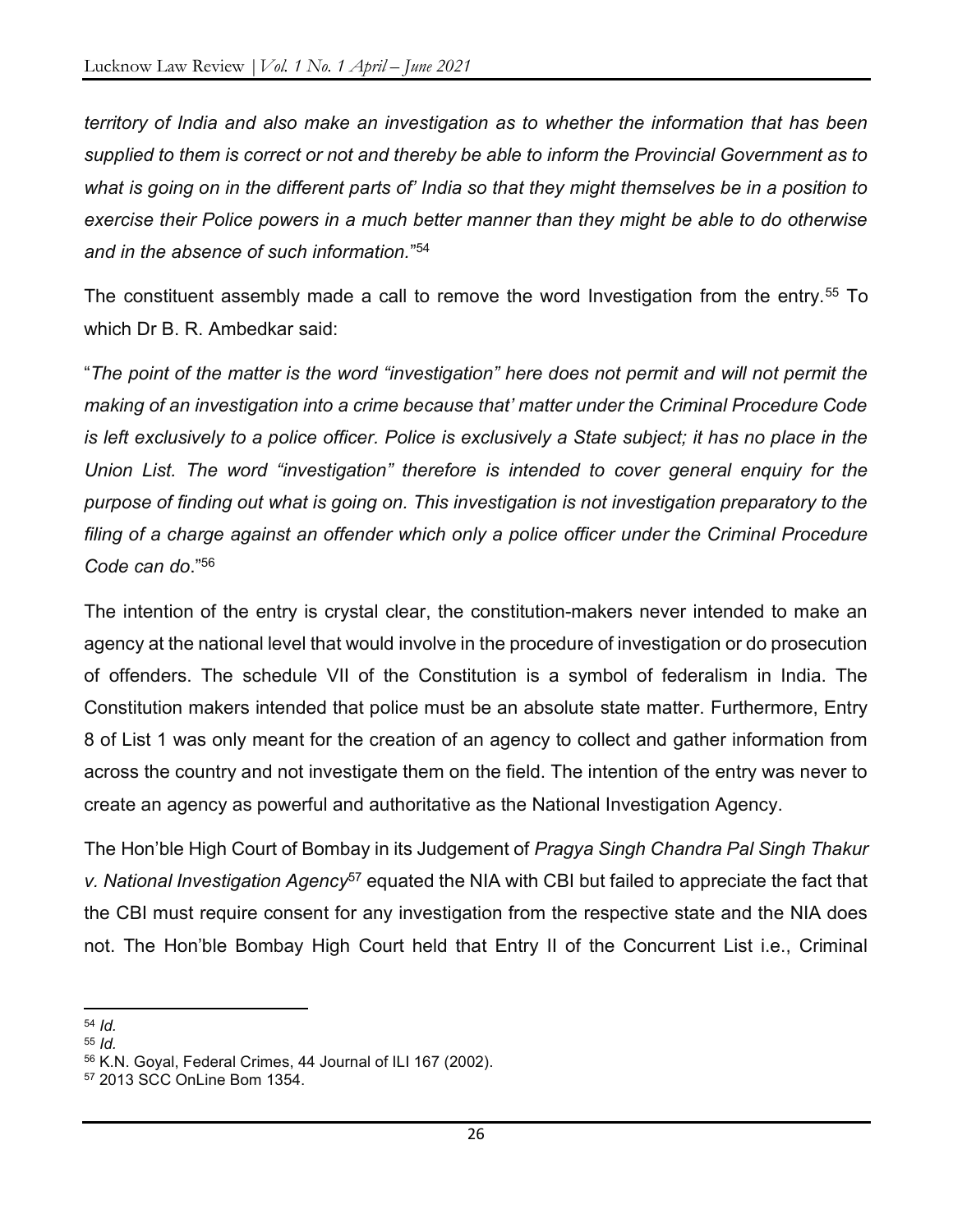Procedure can cover the NIA, but the Court has failed to appreciate that the said entry allows for the enactment of procedural laws and not an entire National level Investigation Agency. Further, the Doctrine of repugnancy states that the Union Law prevails over State Law in the matter involving the Concurrent list, but the Union must not make an Act under Concurrent list and overlap it with the State List. Article 246 of the Constitution<sup>58</sup> allows the Union to make laws exclusively mentioned under the Union list and the concurrent list. It prohibits the Union for making any law that may collide with the state list. The reasoning of Hon'ble Bombay High Court to Entry II of the concurrent list is abrupt. If the constitution makers had an intention to create a Union Level force with such power, then it would have been mentioned in the Concurrent List.

The Hon'ble High Court of Bombay has harmoniously constructed the Act under Union list and the Concurrent list. The Union has been given the upper hand when there is a repugnancy inlaw made under Schedule VII. There are several entries in schedule VII where the laws enacted by the parliament and the state have collided due to likeness of entries. The constitution-makers have very noticeably drafted the entries related to security forces.

The entry 2 and 2A of List I mentioned herein:

"2. Naval, military and air forces; any other armed forces of the Union."<sup>59</sup>

[2A. Deployment of any armed force of the Union or any other force subject to the control of the Union or any contingent or unit thereof in any State in aid of the civil power; powers, jurisdiction, privileges and liabilities of the members of such forces while on such deployment.]<sup>"60</sup>

The entry 2 of List II mentioned herein:

"[2. Police (including railway and village police) subject to the provisions of entry 2A of List I.]"61

The entries related to forces and police have been firmly drafted as to demarcate the scope of legislative competence of Parliament and the States respectively very clearly. These entries are a symbol of Federal structure where the States are given the autonomy to control the police

<sup>58</sup> INDIA CONST. art. 246.

<sup>59</sup> INDIA CONST. sch. VII, list. I, entry. 2.

<sup>60</sup> INDIA CONST. sch. VII, list. I, entry. 2A.

<sup>61</sup> INDIA CONST. sch. VII, list. II, entry. 2.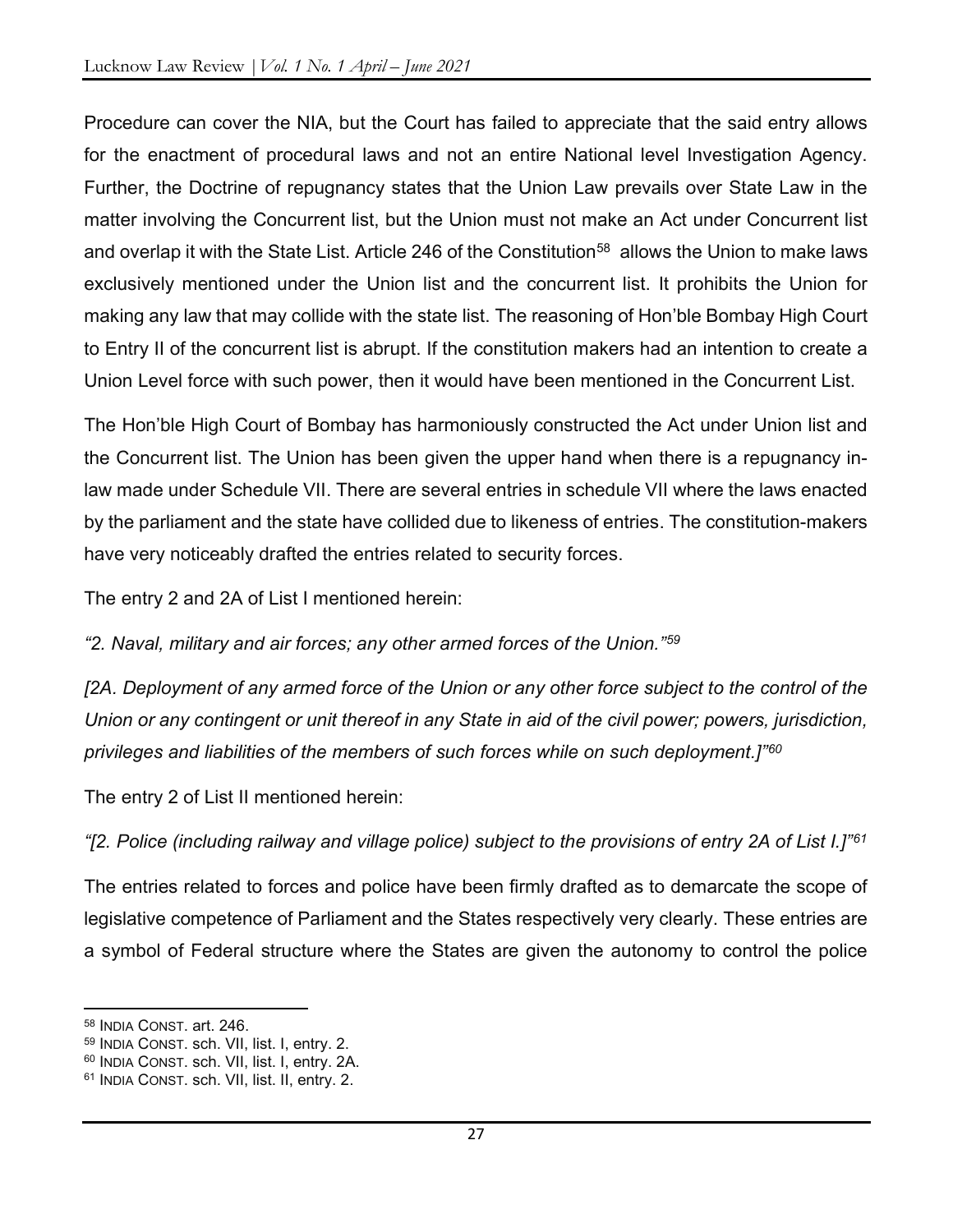forces and investigations within the State territorial jurisdiction and the Union has the control of defence forces. The National Investigation Agency has powers and ambit very equivalent to that of police forces and it does not fall under the above entries.

# **Conclusion**

The Suo Moto cognizance power and to act without the consent of the State Government with the Central Government read in the light of the Scheduled offences in the National Investigation Agency Act that also includes Penal Code offences creates room for utter arbitrariness and gives unnecessary powers to the Union. This arbitrariness is violative of Article 14.<sup>62</sup> The consent of the concerned state should be necessary.

The Court in  $E.$  P. Royappa v. State of Tamil Nadu $63$  observed that:

"Equality and arbitrariness are sworn, enemies."<sup>64</sup> "Where an act is arbitrary, it is implicit in it that it is unequal both according to political logic and constitutional law and is therefore violative of Article 14."<sup>65</sup>

The Hon'ble Supreme Court in Maneka Gandhi v. Union of India observed:

"The principle of reasonableness, which legally as well as philosophically, is an essential element of equality or non-arbitrariness, pervades Article 14 like a brooding omnipresence and the procedure contemplated by Article 21 must answer the test of reasonableness in order to be in conformity with Article 14. It must be "right and just and fair" and not arbitrary, fanciful or oppressive; otherwise, it would be no procedure at all and the requirement of Article 21 would not be satisfied". 66

The Hon'ble Supreme Court has reiterated in various judgments that when a law is arbitrary it will be violative of Article 14<sup>67</sup> and must be struck off. "What is manifestly arbitrary is obviously

 $65$  *Id.* 

<sup>62</sup> INDIA CONST. art. 14.

<sup>63</sup> (1974) 4 SCC 3.

<sup>&</sup>lt;sup>64</sup> EP Royappa v. State of Tamil Nadu, (1974) 4 SCC 3.

<sup>66</sup> Maneka Gandhi v Union of India, AIR 1978 SC 597.

<sup>67</sup> INDIA CONST. art. 14.